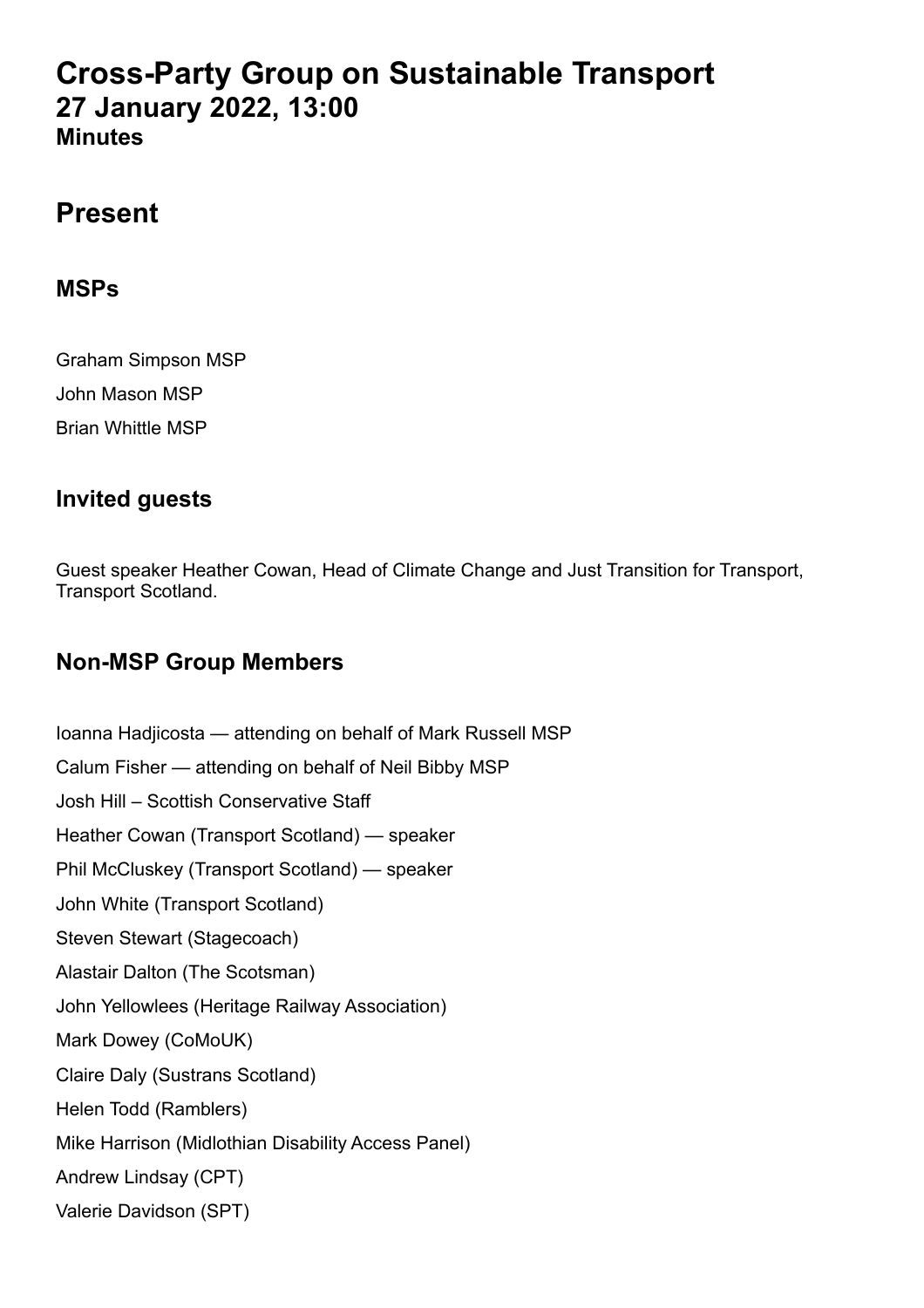Bruce Kiloh (SPT) Jim Harkins (Light Rail UK Group) Thomas Cornwallis (GoBike) Paul McKay (ScotRail) Gavin Thomson (Friends of the Earth Scotland) Ken Haig (Clear Fife) Ian McCall (Paths For All) Denise Marshall (Pedal on Parliament) Paul Tetlaw (Capital Rail Action Group) Dave du Feu (Spokes) Jane Ann Liston (STARlink) David Collins (Cycling Scotland) Stuart Hay (Living Streets Scotland) Ian Budd (Friends of Far North Line) Richard Ardern (Friends of Far North Line) Marie Ferdelman (Transform Scotland) Rachel McFarlane (Transform Scotland) Colin Howden (Transform Scotland) Elspeth Wray (Transform Scotland) Chris Day (Edinburgh Bus User Group) David Giles (Scottish Association for Public Transport) Vic McKinlay (Light Rail Transit Association) Ed Rowlandson (LNER) Andrea Thompson (SPT) Chris Thompson (Living Streets Scotland) David Kelly (Community Transport Association) Iain MacDonald (Light Rail Transit Association) Rod Mitchell (Cycle Law Scotland) Tom Dickson (Rail Action Group East of Scotland) Stewart Leslie (Rail Action Group East of Scotland) David Hansen Lynsey Shovlin (Mobility and Access Committee for Scotland) David Hunter (Mobility and Access Committee for Scotland) Rachael Murphy (CoMoUK) Matthew Ledbury (CoMoUK)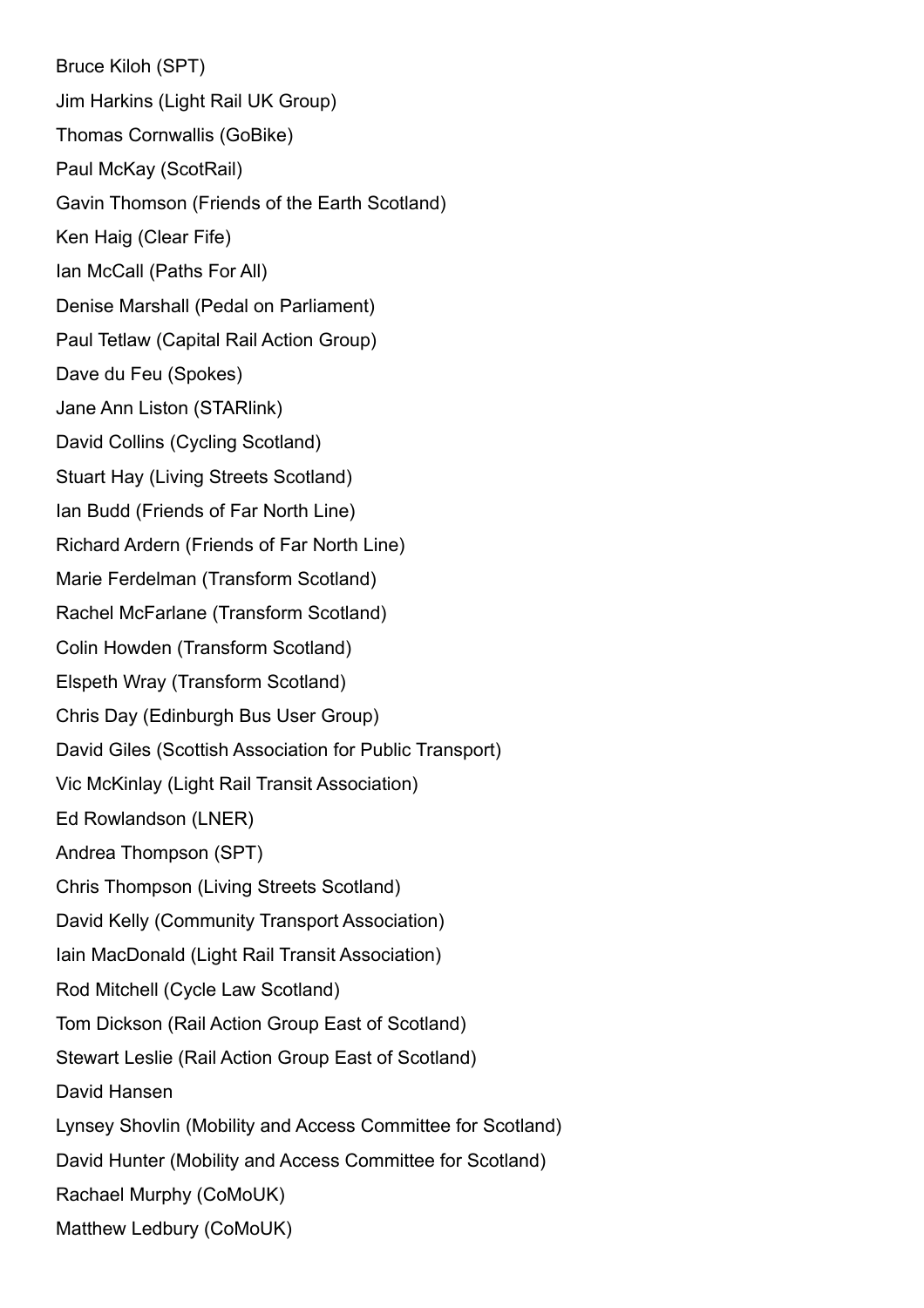Christine McGlasson (Xplore Dundee) Jim Densham (Cycling UK)

## **Apologies**

Sarah Boyack MSP Mark Ruskell MSP Liam Kerr MSP Sally Hinchcliffe (Pedal on Parliament) Suzanne Forup (Cycling UK) Keith Irving (Cycling Scotland) Isobel Leckie Heather Noller (Network Rail) Stewart Maxwell (CalMac) Catriona Burness (RNIB Scotland) Lawrence Marshall

# **Welcome and introductions**

Graham Simpson MSP opened the meeting at 13:00, and handed over to the session's speaker, Heather Cowan.

Graham Simpson MSP noted that he met with the Standards Committee and the Cross-Party Group on Sustainable Transport is now an officially recognised CPG by the Scottish Parliament.

### **Approval of minutes and action points**

The Convenor Graham Simpson MSP asked for the approval of the previous minutes from the 25th of November 2021 meeting. These were approved.

## **Apologies for absence**

These are noted above.

### **Purpose**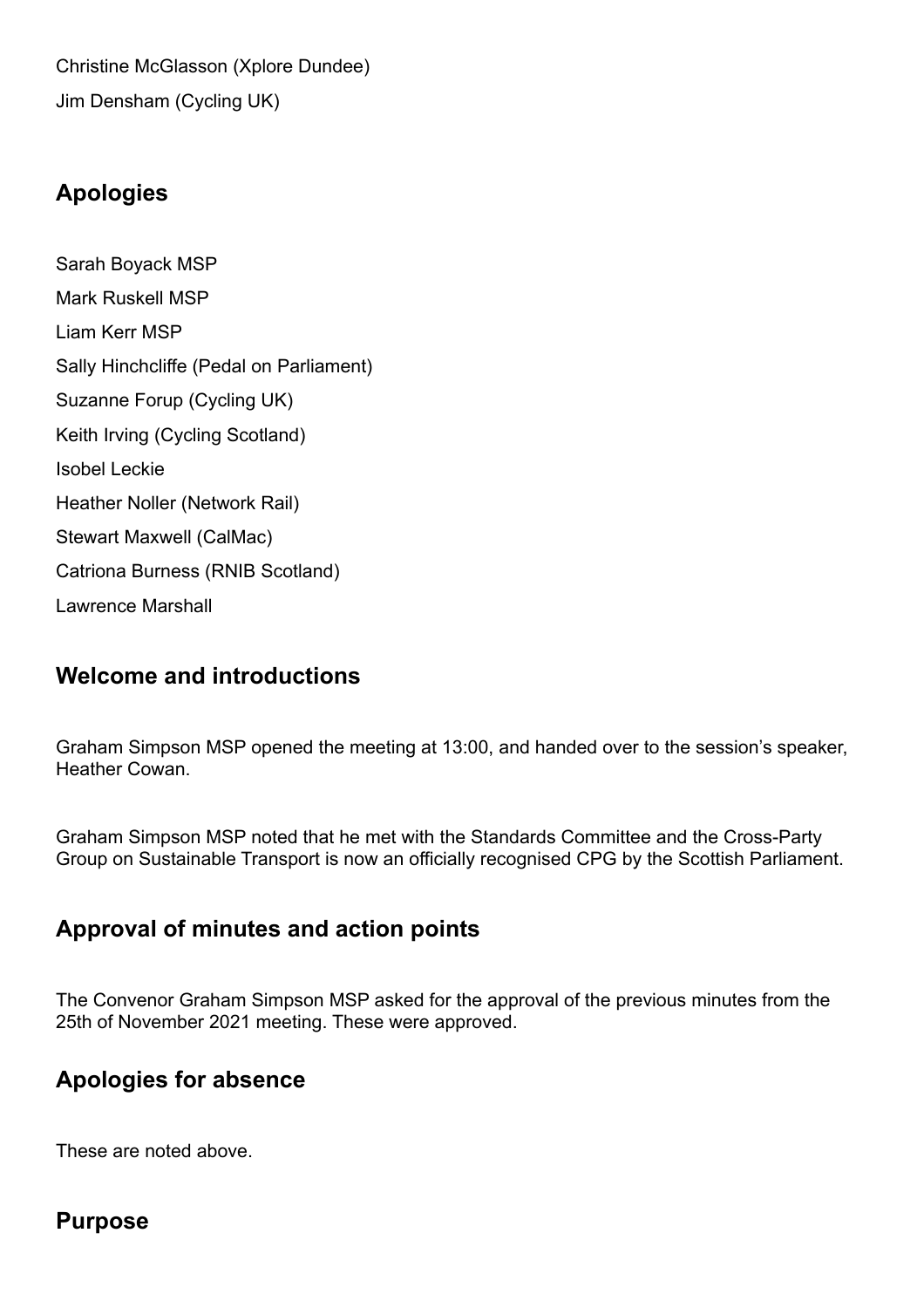To raise the profile of sustainable transport, with a particular focus on cross-modal issues, within the Scottish Parliament, and to promote policies and priorities relating to sustainable transport.

The specific purpose of this meeting was to discuss Transport Scotland's 20% car km reduction route map.

### **Officebearers**

At the previous meeting, John Mason MSP proposed that the CPG have one Convenor, and then a Vice-Convenor from each of the other parties.

Graham Simpson MSP was present as Convenor.

John Mason MSP was present as Vice-Convenor.

The remaining two Vice-Convenors, Mark Ruskell MSP & Sarah Boyack MSP, had sent their apologies for this meeting.

Transform Scotland was present as the secretariat organisation.

### **Membership**

Members of the CPG:

Sarah Boyack MSP Liam Kerr MSP John Mason MSP Mark Ruskell MSP Graham Simpson MSP Brian Whittle MSP Allan Rail CalMac Capital Rail Action Group CPT Scotland Cycle Law Scotland Cycling Scotland Cycling UK in Scotland Edinburgh Bus Action Group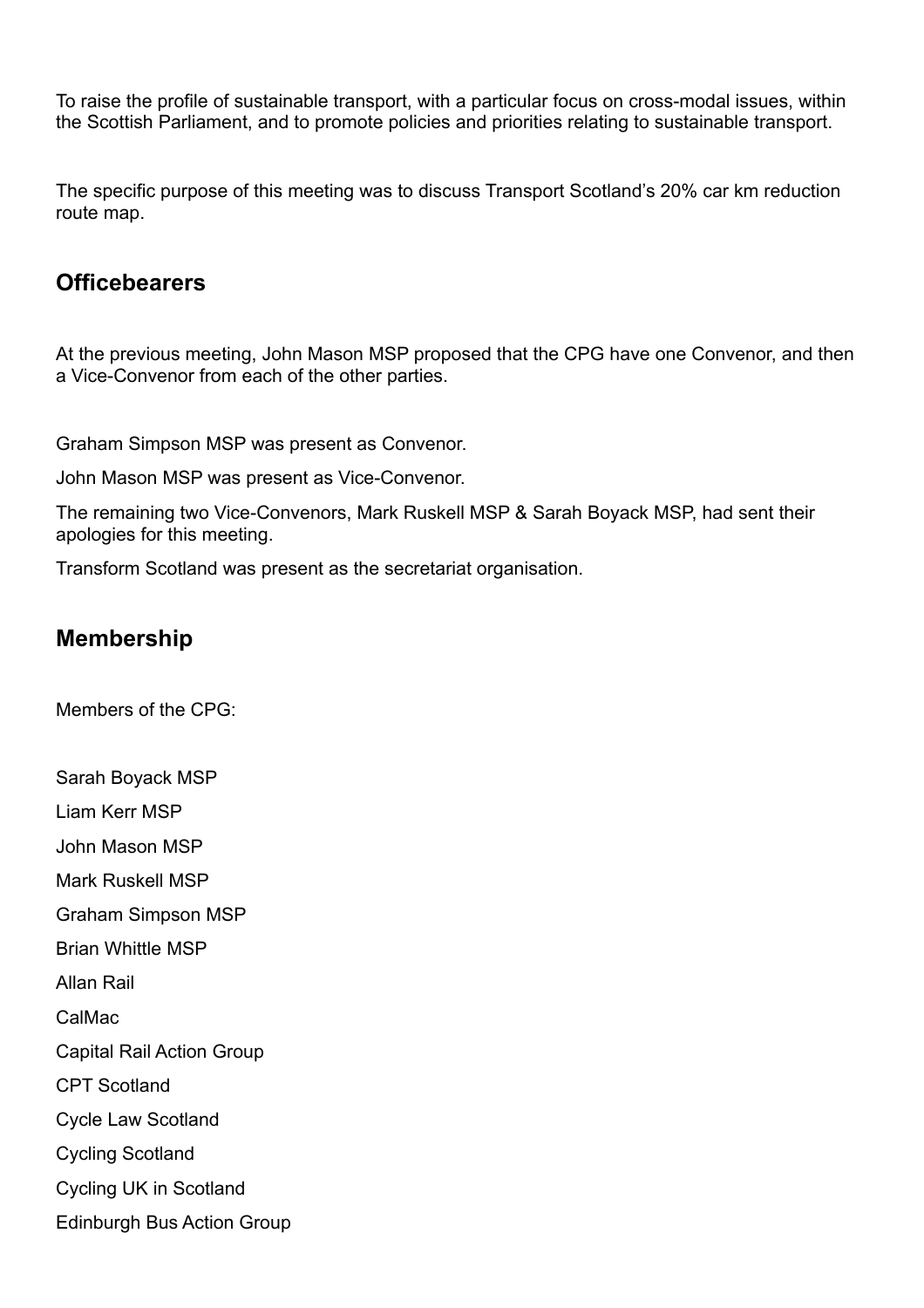Friends of the Far North Line GoBike Grand Union Trains **Hitrans** Levenmouth Rail Campaign Light Rail Transit Association LNER Midlothian Disability Access Panel Network Rail Scotland Paths for All Pedal on Parliament Rail Action Group, East of Scotland **Railfuture** Ramblers Scotland Scottish Association for Public Transport Spokes **Stagecoach** Transform Scotland Women's Cycle Forum Scotland

The following were proposed for membership of the CPG:

Patrick Miner (individual) Friend of the Earth Scotland **CoMoUK** Strathclyde Partnership for Transport (SPT) Disability Equality Scotland St Andrew's Rail Campaign (StARLink) Community Transport Association (CTA) Heritage Railway Association Light Rail UK Group Mobility & Access Committee for Scotland (MACS) Transport Focus Sustrans Scotland RNIB Scotland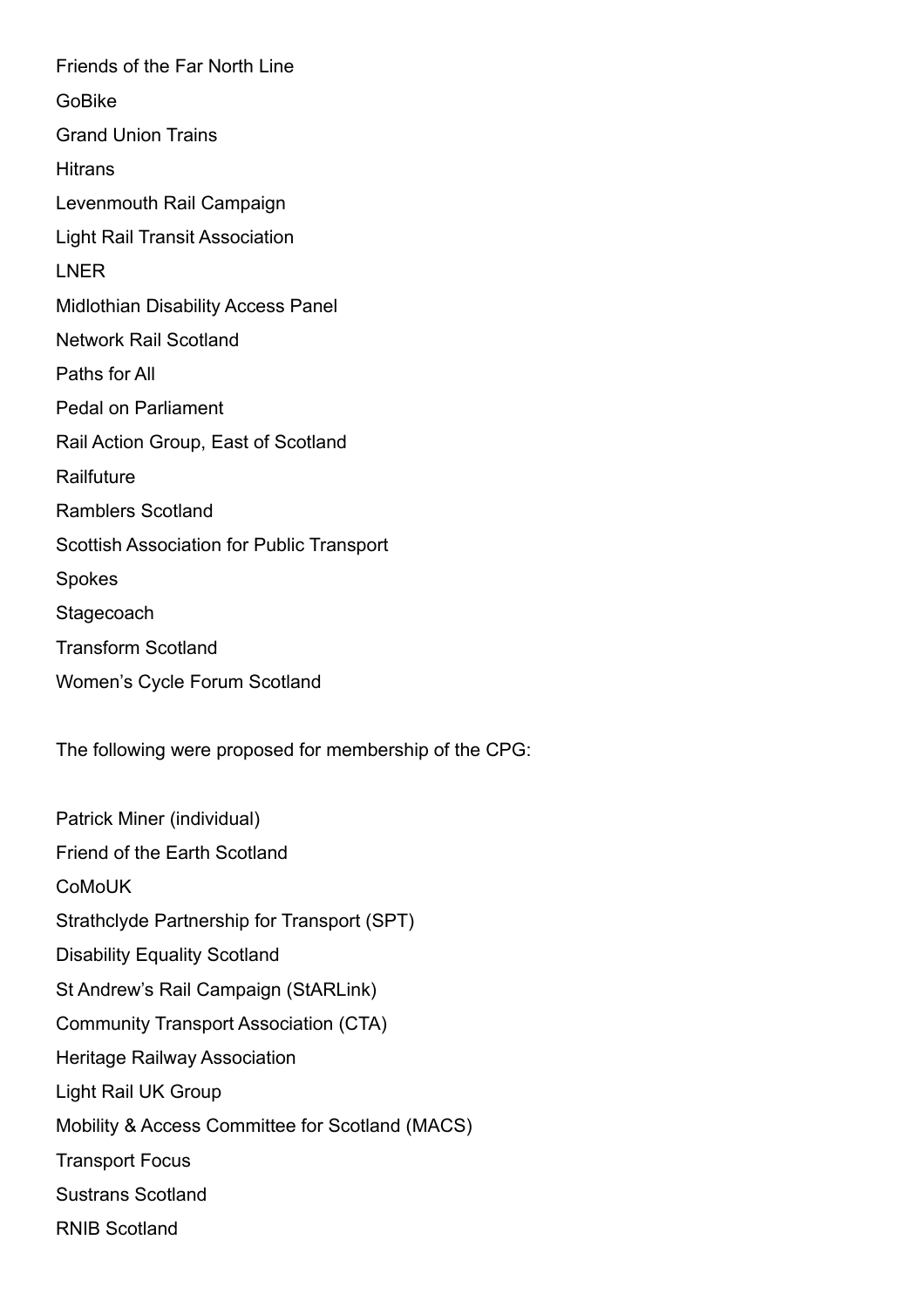DECISION: The CPG's additional members were agreed.

## **Speaker Heather Cowan:**

Before Heather Cowan proceeded, it was noted by Graham Simpson that she would not be answering any political questions at the meeting.

Heather presented Transport Scotland's 20% car km reduction route map.

She first established the necessity for this policy, the benefits it would bring (e.g. climate mitigation, reduced air pollution, safer streets) and then considered how Transport Scotland sought to implement change.

As part of this, Ms Cowan talked about the importance of achieving behaviour change so that more people shift their travel usage to active and public modes. She discussed how this might be achieved through:

- Demand management (pricing)
- Sustainable travel hierarchies
- Journey avoidance
- Electric vehicles
- Just transition
- Perception change to insight change
- Support for change
- Policy intervention (through collaboration with CoSLA, and understanding that people's individual behaviours are shaped by their material and social environment)
- Understanding the nuances between national and local levels, and how the policy may be implemented differently depending on place and space (i.e. rural experience different from urban)

#### **Q&A session**

Graham Simpson MSP then invited comments and questions.

A range of questions were posed to Heather and her colleague Phil McCluskey.

The themes included:

Active travel

Cycling couriers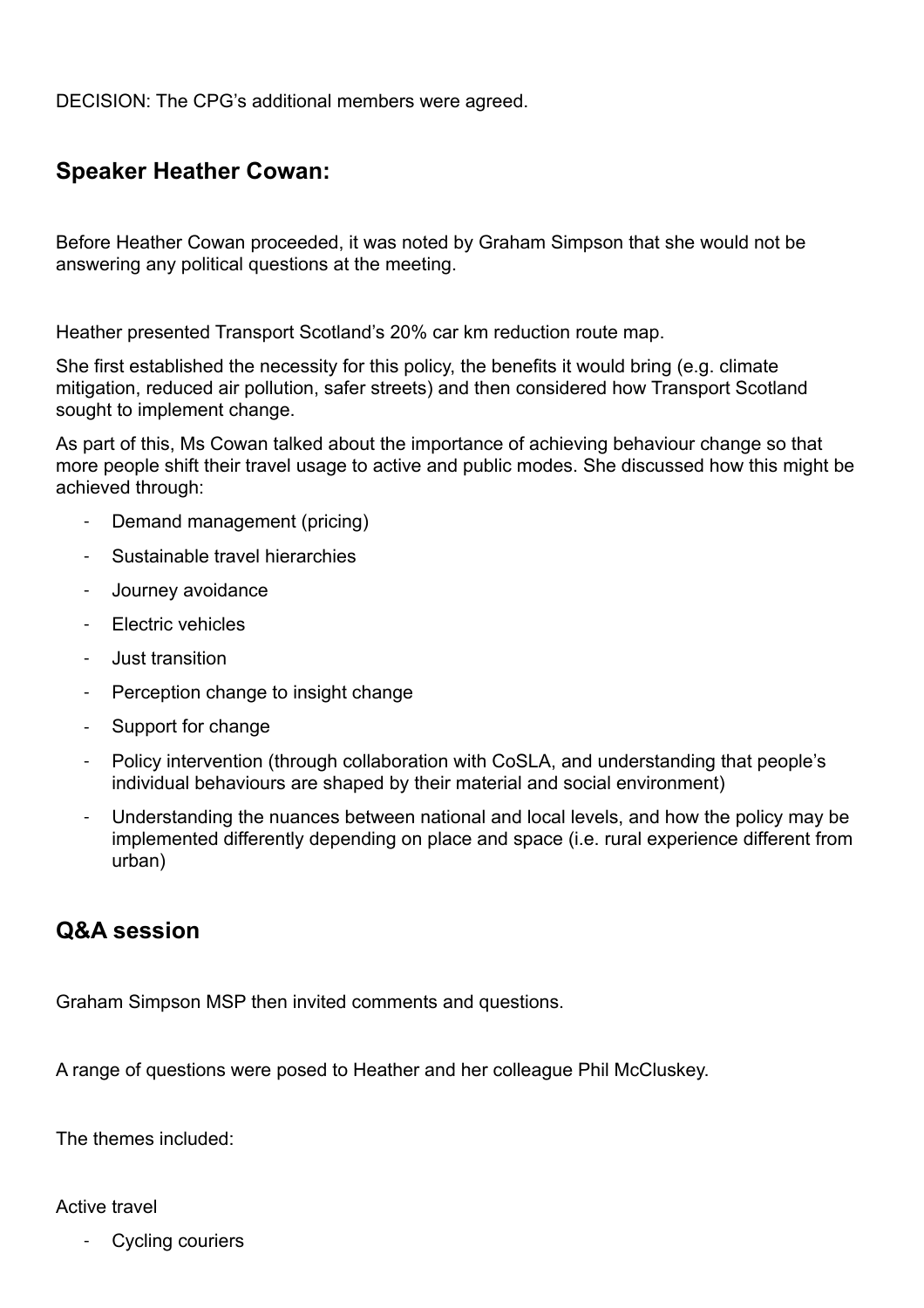- Access to public and active travel routes
- **Accessibility**

#### Public transport

- Covid recovery and the role played by bus within this
- How bus companies will be supported by the government to achieve this modal shift
- Access to public and active travel routes
- Cost of public transport
- **Ticketing**
- Trams & Metro systems (e.g. its success in Nottingham)
- **Accessibility**

#### Behaviour change

- Importance of adopting both carrot and stick methods to achieve change
- Importance of scale and speed of change that is needed

#### Cars

- Parking and the importance of communicating with local authorities about this
- Car parking spaces
- Road pricing
- Car sharing
- Reducing car usage overall, not just during rush hours

#### **Other**

- Town centre rejuvenation
- Vehicle type and the impact they have (e.g. SUVs being worse)
- 20 minute neighbourhoods
- Implementing a multi-modal approach for longer journeys (e.g. cycle to train station)
- Improving basic infrastructure such as pre-existing roads, pavements, and kerbs
- Just transition

## **Any other business**

None.